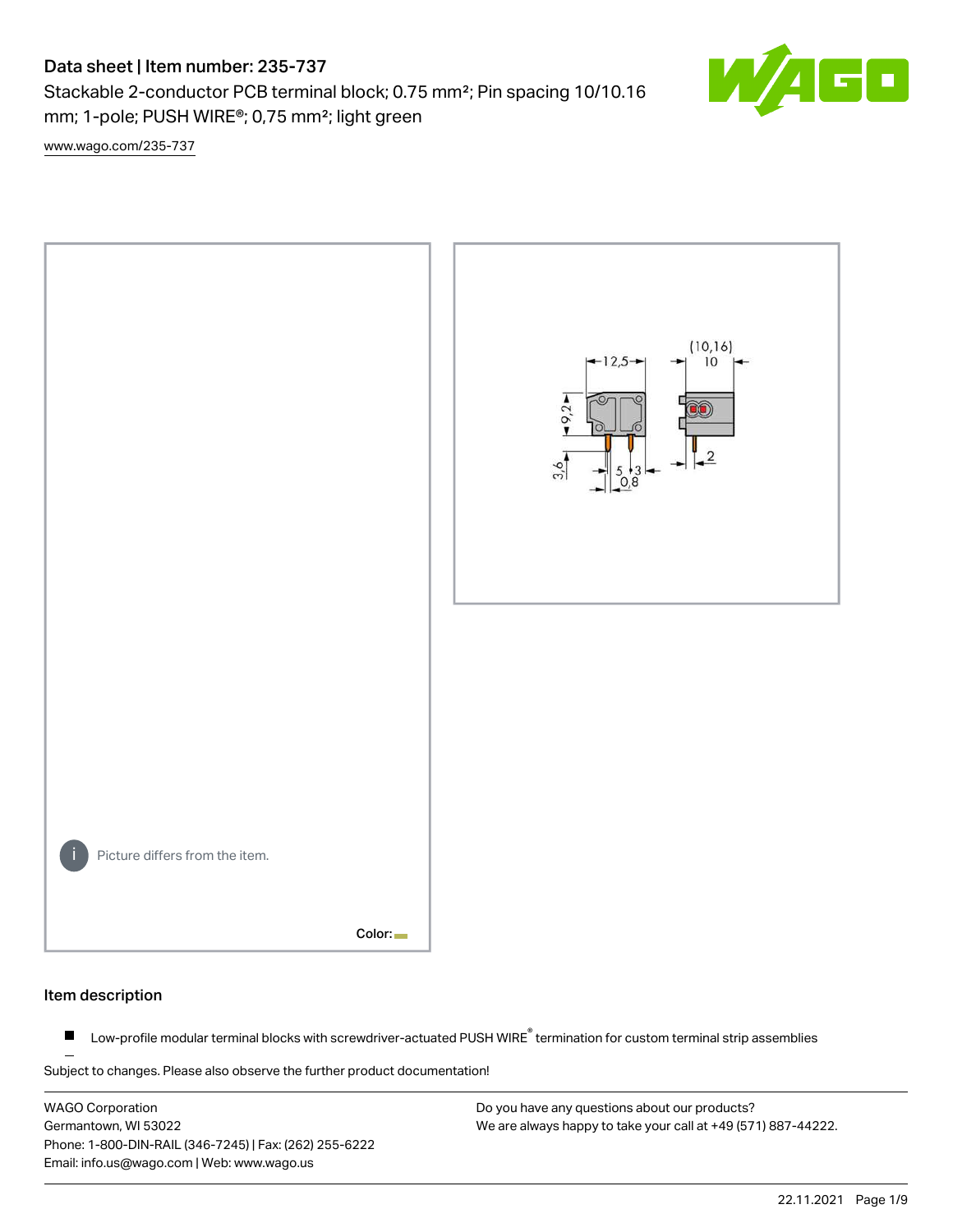# Data sheet | Item number: 235-737

[www.wago.com/235-737](http://www.wago.com/235-737)



- Double-conductor connection for supply and distribution of signals ideal for standard, single-conductor signal lines suitable for push-in termination
- $\blacksquare$ Double solder pins for high mechanical stability
- $\blacksquare$ Combines with all 235 Series modular terminal blocks
- $\blacksquare$ Set to metric or inch pin spacing by compressing terminal strips together or pulling them apart
- $\blacksquare$ Conductor removal via screwdriver (2.5mm x 0.4mm)

# Data

# Notes

| Variants: | Other colors                                                     |
|-----------|------------------------------------------------------------------|
|           | Other versions (or variants) can be requested from WAGO Sales or |
|           | configured at https://configurator.wago.com/                     |

## Electrical data

#### IEC Approvals

| Ratings per                 | IEC/EN 60664-1                                                        |
|-----------------------------|-----------------------------------------------------------------------|
| Rated voltage (III / 3)     | 630 V                                                                 |
| Rated surge voltage (III/3) | 8 <sub>kV</sub>                                                       |
| Rated voltage (III/2)       | 1000V                                                                 |
| Rated surge voltage (III/2) | 8 <sub>kV</sub>                                                       |
| Nominal voltage (II/2)      | 1000V                                                                 |
| Rated surge voltage (II/2)  | 8 <sub>kV</sub>                                                       |
| Rated current               | 10A                                                                   |
| Legend (ratings)            | $(III / 2)$ $\triangle$ Overvoltage category III / Pollution degree 2 |

#### UL Approvals

| Approvals per                  | UL 1059 |
|--------------------------------|---------|
| Rated voltage UL (Use Group B) | 300 V   |
| Rated current UL (Use Group B) | 10 A    |
| Rated voltage UL (Use Group D) | 300 V   |
| Rated current UL (Use Group D) | 10 A    |

#### CSA Approvals

| Approvals per                   | CSA   |
|---------------------------------|-------|
| Rated voltage CSA (Use Group B) | 300 V |
| Rated current CSA (Use Group B) | 10 A  |

Subject to changes. Please also observe the further product documentation!

| <b>WAGO Corporation</b>                                | Do you have any questions about our products?                 |
|--------------------------------------------------------|---------------------------------------------------------------|
| Germantown, WI 53022                                   | We are always happy to take your call at +49 (571) 887-44222. |
| Phone: 1-800-DIN-RAIL (346-7245)   Fax: (262) 255-6222 |                                                               |
| Email: info.us@wago.com   Web: www.wago.us             |                                                               |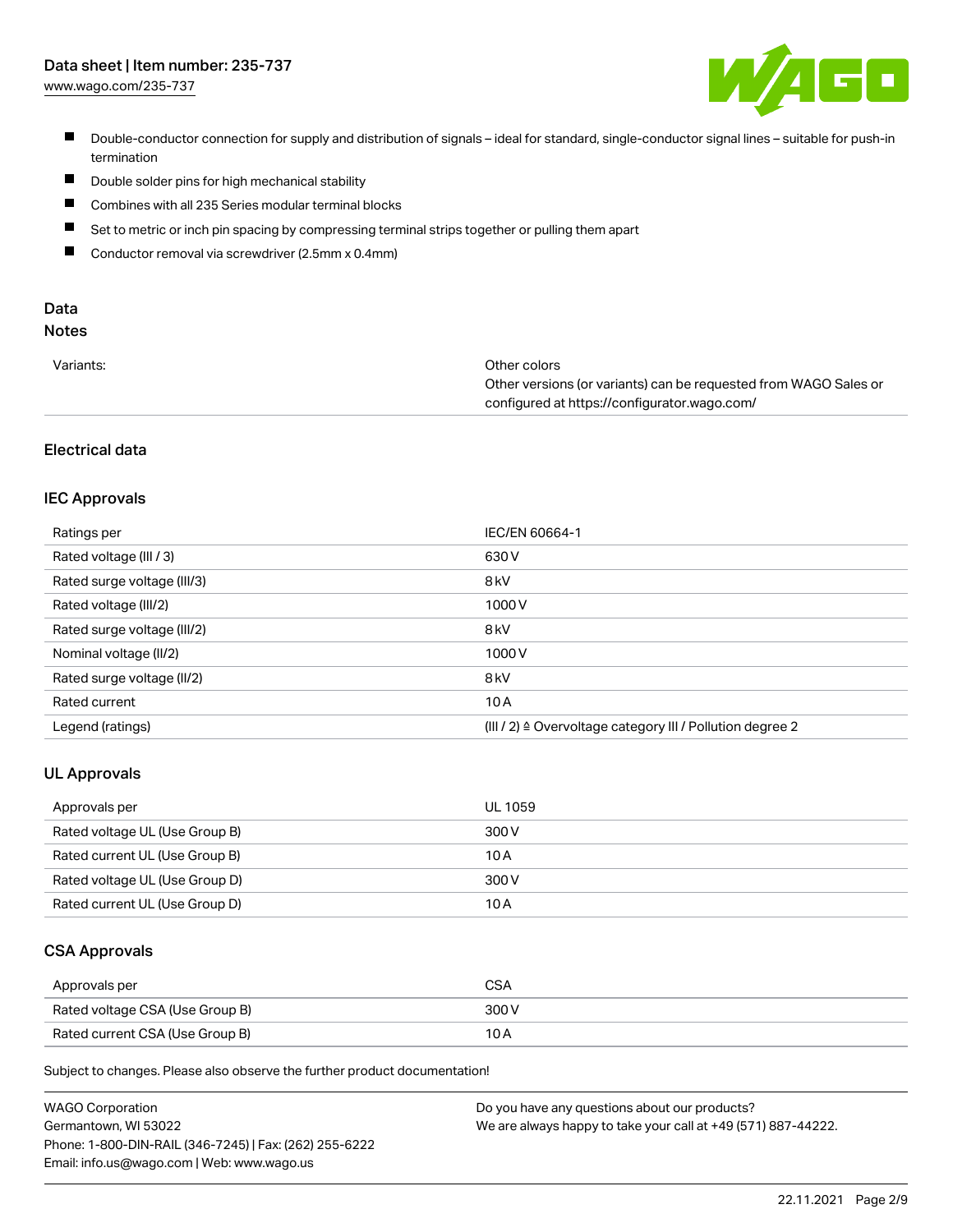

## Connection data

| Total number of connection points |  |
|-----------------------------------|--|
| Total number of potentials        |  |
| Number of connection types        |  |
| Number of levels                  |  |

## Connection 1

| PUSH WIRE                               |
|-----------------------------------------|
| Operating tool                          |
| $0.250.75$ mm <sup>2</sup> / 24  18 AWG |
| $0.250.34$ mm <sup>2</sup>              |
| $910$ mm / 0.35  0.39 inch              |
| 0°                                      |
|                                         |
|                                         |

## Physical data

| Pin spacing                          | 10/10.16 mm / 0.394/0.4 inch |
|--------------------------------------|------------------------------|
| Width                                | 11.5 mm / 0.453 inch         |
| Height                               | 12.8 mm / 0.504 inch         |
| Height from the surface              | 9.2 mm / 0.362 inch          |
| Depth                                | 12.5 mm / 0.492 inch         |
| Solder pin length                    | 3.6 <sub>mm</sub>            |
| Solder pin dimensions                | $0.8 \times 0.4$ mm          |
| Drilled hole diameter with tolerance | 1 <sup>(+0.1)</sup> mm       |

## PCB contact

| <b>PCB Contact</b>                  | THT                                 |
|-------------------------------------|-------------------------------------|
| Solder pin arrangement              | within the terminal block (in-line) |
| Number of solder pins per potential |                                     |

#### Material data

| Color                       | light green      |
|-----------------------------|------------------|
| Material group              |                  |
| Insulation material         | Polyamide (PA66) |
| Flammability class per UL94 | VO               |

Subject to changes. Please also observe the further product documentation!

| <b>WAGO Corporation</b>                                | Do you have any questions about our products?                 |
|--------------------------------------------------------|---------------------------------------------------------------|
| Germantown, WI 53022                                   | We are always happy to take your call at +49 (571) 887-44222. |
| Phone: 1-800-DIN-RAIL (346-7245)   Fax: (262) 255-6222 |                                                               |
| Email: info.us@wago.com   Web: www.wago.us             |                                                               |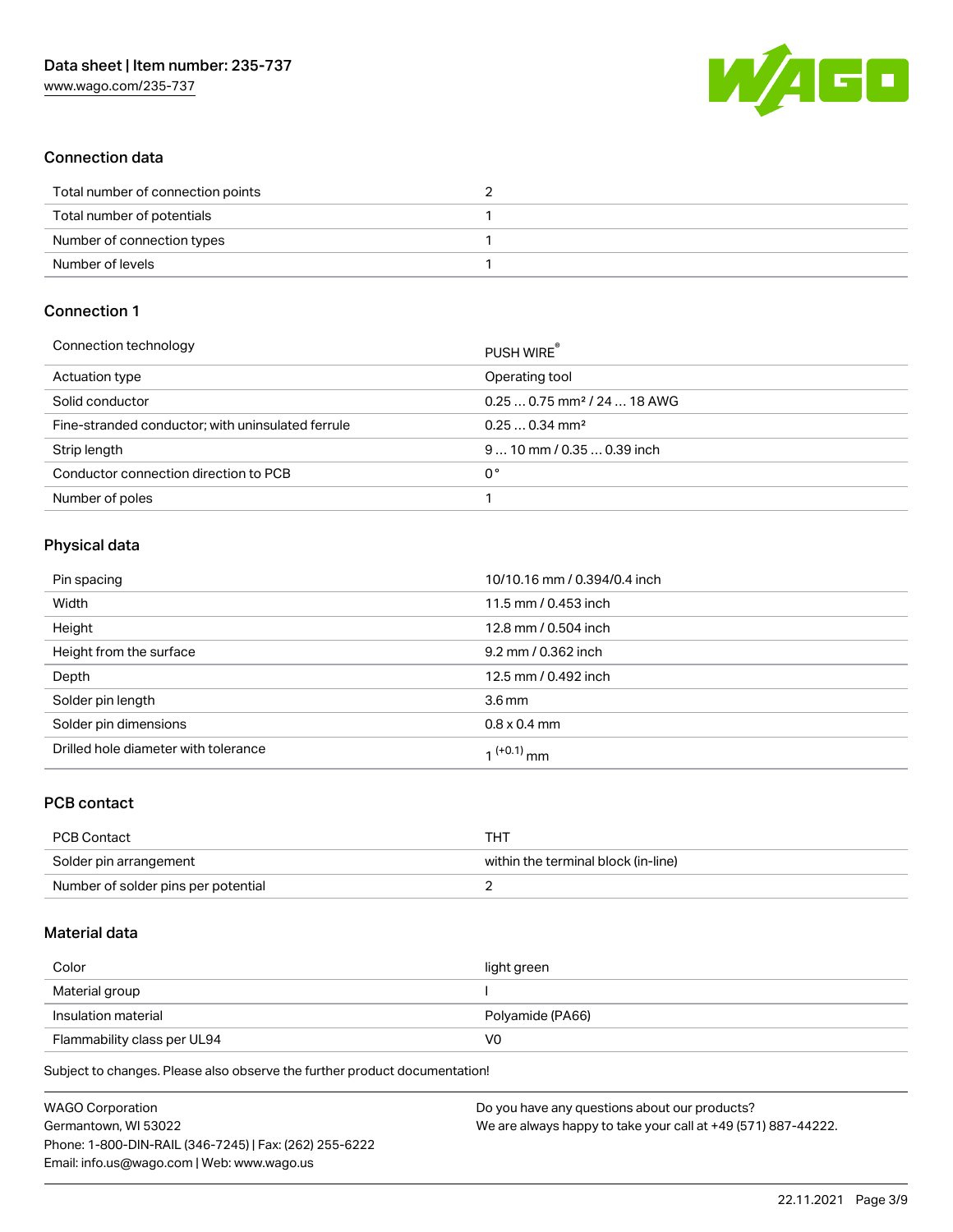[www.wago.com/235-737](http://www.wago.com/235-737)



| Clamping spring material | Chrome nickel spring steel (CrNi)       |
|--------------------------|-----------------------------------------|
| Contact material         | Electrolytic copper ( $E_{\text{Cu}}$ ) |
| Contact plating          | tin-plated                              |
| Fire load                | $0.018$ MJ                              |
| Weight                   | 0.9 <sub>g</sub>                        |

### Environmental requirements

| Limit temperature range | $-60+105 °C$ |
|-------------------------|--------------|
|-------------------------|--------------|

#### Commercial data

| Product Group         | 4 (Printed Circuit) |
|-----------------------|---------------------|
| PU (SPU)              | 400 (100) Stück     |
| Packaging type        | box                 |
| Country of origin     | CН                  |
| <b>GTIN</b>           | 4044918832335       |
| Customs tariff number | 85369010000         |

## Approvals / Certificates

#### Country specific Approvals

| Logo                                                                       | Approval                                            | <b>Additional Approval Text</b> | Certificate<br>name         |
|----------------------------------------------------------------------------|-----------------------------------------------------|---------------------------------|-----------------------------|
|                                                                            | <b>CCA</b><br>DEKRA Certification B.V.              | EN 60947                        | NTR <sub>NL</sub> -<br>7144 |
|                                                                            | <b>CCA</b><br>DEKRA Certification B.V.              | EN 60998                        | NTR <sub>NL</sub><br>6919   |
| EMA<br>EUR                                                                 | <b>CCA</b><br><b>DEKRA Certification B.V.</b>       | EN 60947                        | 2149549.02                  |
|                                                                            | <b>CCA</b><br>DEKRA Certification B.V.              | EN 60947-7-4                    | NTR NL-<br>7774             |
|                                                                            | <b>VDE</b><br>VDE Prüf- und Zertifizierungsinstitut | EN 60947                        | 40029328                    |
| Subject to changes. Please also observe the further product documentation! |                                                     |                                 |                             |

WAGO Corporation Germantown, WI 53022 Phone: 1-800-DIN-RAIL (346-7245) | Fax: (262) 255-6222 Email: info.us@wago.com | Web: www.wago.us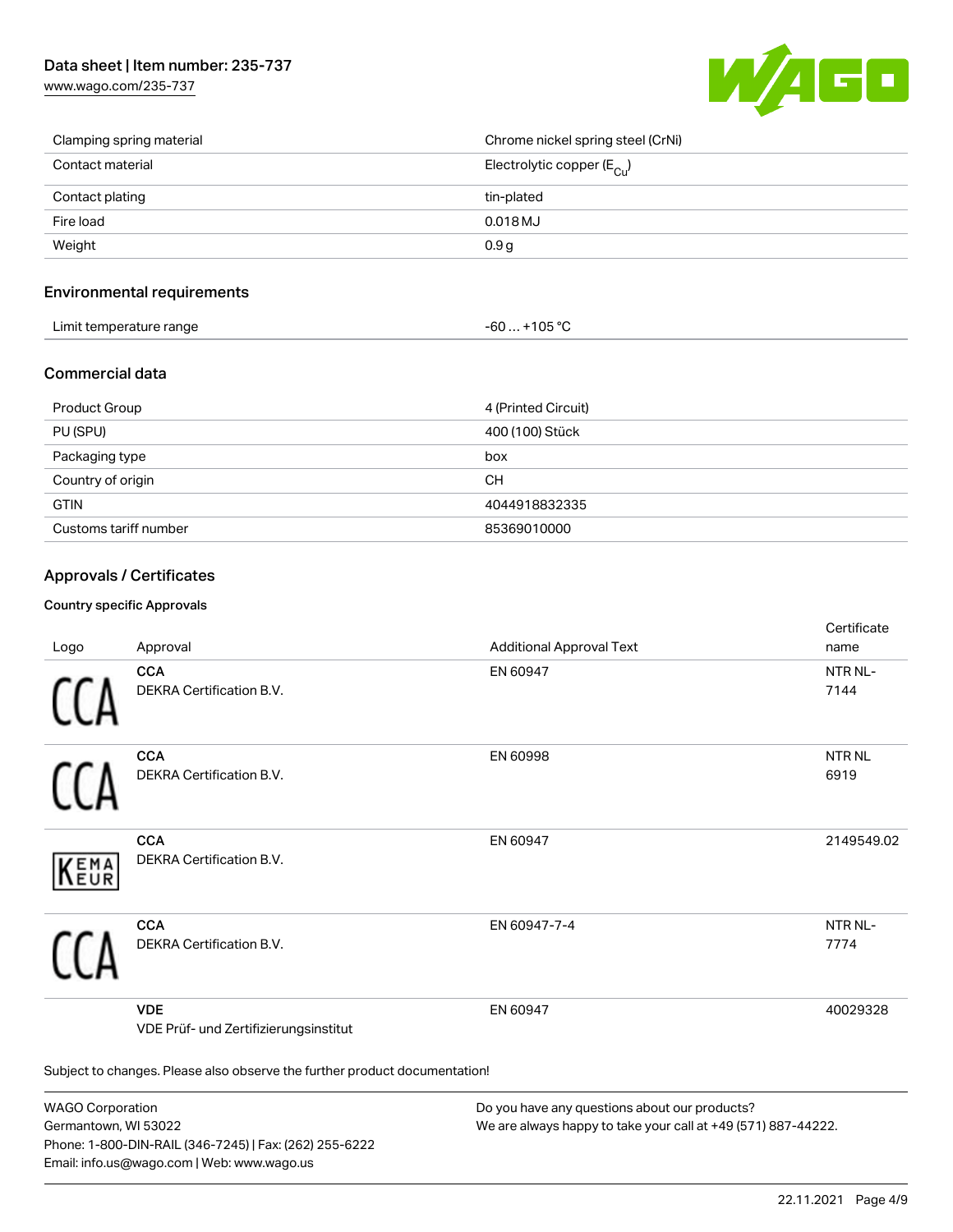



#### Ship Approvals

| Logo               | Approval                                                | <b>Additional Approval Text</b> | Certificate<br>name               |
|--------------------|---------------------------------------------------------|---------------------------------|-----------------------------------|
| ABS<br><b>SOFT</b> | <b>ABS</b><br>American Bureau of Shipping               |                                 | $19-$<br>HG1869876-<br><b>PDA</b> |
|                    | <b>DNV GL</b><br>Det Norske Veritas, Germanischer Lloyd |                                 | TAE000016Z                        |

#### Optional accessories

|                 | <b>Optional accessories</b>                                                                        |                      |
|-----------------|----------------------------------------------------------------------------------------------------|----------------------|
| <b>Ferrules</b> |                                                                                                    |                      |
| Ferrule         |                                                                                                    |                      |
|                 | Item no.: 216-101                                                                                  |                      |
|                 | Ferrule; Sleeve for 0.5 mm <sup>2</sup> / AWG 22; uninsulated; electro-tin plated; silver-colored  | www.wago.com/216-101 |
|                 | Item no.: 216-104                                                                                  |                      |
|                 | Ferrule; Sleeve for 1.5 mm <sup>2</sup> / AWG 16; uninsulated; electro-tin plated; silver-colored  | www.wago.com/216-104 |
|                 | Item no.: 216-106                                                                                  |                      |
|                 | Ferrule; Sleeve for 2.5 mm <sup>2</sup> / AWG 14; uninsulated; electro-tin plated; silver-colored  | www.wago.com/216-106 |
|                 | Item no.: 216-107                                                                                  | www.wago.com/216-107 |
|                 | Ferrule; Sleeve for 4 mm <sup>2</sup> / AWG 12; uninsulated; electro-tin plated                    |                      |
| 1               | Item no.: 216-108                                                                                  |                      |
|                 | Ferrule; Sleeve for 6 mm <sup>2</sup> / AWG 10; uninsulated; electro-tin plated; silver-colored    | www.wago.com/216-108 |
| Ī               | Item no.: 216-109                                                                                  |                      |
|                 | Ferrule; Sleeve for 10 mm <sup>2</sup> / AWG 8; uninsulated; electro-tin plated                    | www.wago.com/216-109 |
|                 | Item no.: 216-102                                                                                  |                      |
|                 | Ferrule; Sleeve for 0.75 mm <sup>2</sup> / AWG 20; uninsulated; electro-tin plated; silver-colored | www.wago.com/216-102 |
|                 | Item no.: 216-103                                                                                  |                      |
|                 | Ferrule; Sleeve for 1 mm <sup>2</sup> / AWG 18; uninsulated; electro-tin plated                    | www.wago.com/216-103 |
| D               | Item no.: 216-110                                                                                  |                      |
|                 | Ferrule; Sleeve for 16 mm <sup>2</sup> / AWG 6; uninsulated; electro-tin plated; metallic brown    | www.wago.com/216-110 |
|                 | Item no.: 216-123                                                                                  |                      |
|                 | Ferrule; Sleeve for 1 mm <sup>2</sup> / AWG 18; uninsulated; electro-tin plated; silver-colored    | www.wago.com/216-123 |
|                 |                                                                                                    |                      |
|                 | Subject to changes. Please also observe the further product documentation!                         |                      |

| <b>WAGO Corporation</b>                                | Do you have any questions about our products?                 |
|--------------------------------------------------------|---------------------------------------------------------------|
| Germantown, WI 53022                                   | We are always happy to take your call at +49 (571) 887-44222. |
| Phone: 1-800-DIN-RAIL (346-7245)   Fax: (262) 255-6222 |                                                               |
| Email: info.us@wago.com   Web: www.wago.us             |                                                               |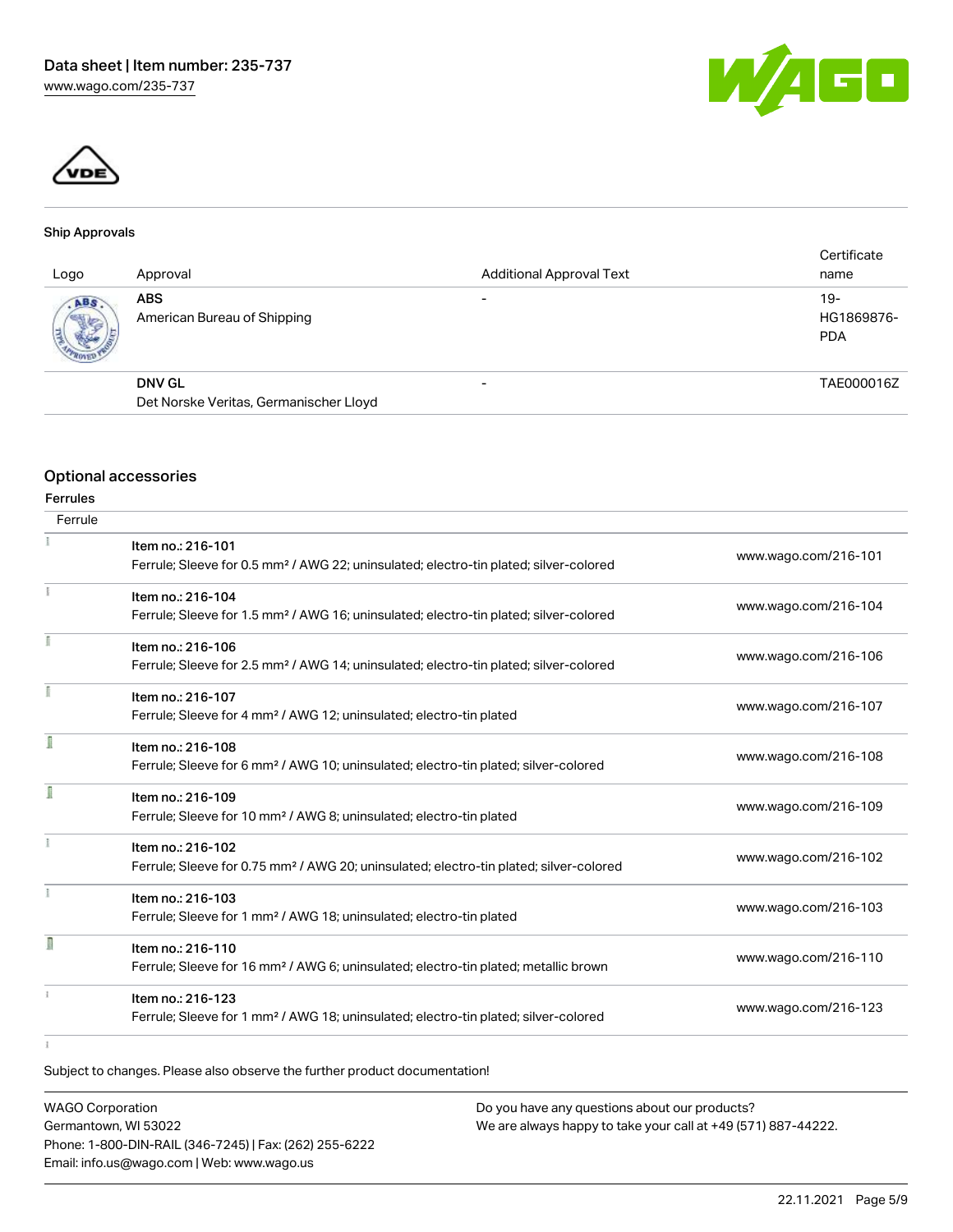Phone: 1-800-DIN-RAIL (346-7245) | Fax: (262) 255-6222

Email: info.us@wago.com | Web: www.wago.us

[www.wago.com/235-737](http://www.wago.com/235-737)



|                         | Item no.: 216-122<br>Ferrule; Sleeve for 0.75 mm <sup>2</sup> / AWG 20; uninsulated; electro-tin plated; silver-colored                                                                           |                                                                                                                | www.wago.com/216-122 |
|-------------------------|---------------------------------------------------------------------------------------------------------------------------------------------------------------------------------------------------|----------------------------------------------------------------------------------------------------------------|----------------------|
| J.                      | Item no.: 216-124<br>Ferrule; Sleeve for 1.5 mm <sup>2</sup> / AWG 16; uninsulated; electro-tin plated                                                                                            |                                                                                                                | www.wago.com/216-124 |
|                         | Item no.: 216-142<br>Ferrule; Sleeve for 0.75 mm <sup>2</sup> / 18 AWG; uninsulated; electro-tin plated; electrolytic copper; gastight<br>crimped; acc. to DIN 46228, Part 1/08.92                |                                                                                                                | www.wago.com/216-142 |
|                         | Item no.: 216-132<br>Ferrule; Sleeve for 0.34 mm <sup>2</sup> / AWG 24; uninsulated; electro-tin plated                                                                                           |                                                                                                                | www.wago.com/216-132 |
|                         | Item no.: 216-121<br>Ferrule; Sleeve for 0.5 mm <sup>2</sup> / AWG 22; uninsulated; electro-tin plated; silver-colored                                                                            |                                                                                                                | www.wago.com/216-121 |
|                         | Item no.: 216-143<br>Ferrule; Sleeve for 1 mm <sup>2</sup> / AWG 18; uninsulated; electro-tin plated; electrolytic copper; gastight<br>crimped; acc. to DIN 46228, Part 1/08.92                   |                                                                                                                | www.wago.com/216-143 |
|                         | Item no.: 216-131<br>Ferrule; Sleeve for 0.25 mm <sup>2</sup> / AWG 24; uninsulated; electro-tin plated; silver-colored                                                                           |                                                                                                                | www.wago.com/216-131 |
|                         | Item no.: 216-141<br>Ferrule; Sleeve for 0.5 mm <sup>2</sup> / 20 AWG; uninsulated; electro-tin plated; electrolytic copper; gastight<br>crimped; acc. to DIN 46228, Part 1/08.92                 |                                                                                                                | www.wago.com/216-141 |
|                         | Item no.: 216-152<br>Ferrule; Sleeve for 0.34 mm <sup>2</sup> / AWG 24; uninsulated; electro-tin plated                                                                                           |                                                                                                                | www.wago.com/216-152 |
|                         | Item no.: 216-203<br>Ferrule; Sleeve for 1 mm <sup>2</sup> / AWG 18; insulated; electro-tin plated; red                                                                                           |                                                                                                                | www.wago.com/216-203 |
|                         | Item no.: 216-206<br>Ferrule; Sleeve for 2.5 mm <sup>2</sup> / AWG 14; insulated; electro-tin plated; blue                                                                                        |                                                                                                                | www.wago.com/216-206 |
|                         | Item no.: 216-207<br>Ferrule; Sleeve for 4 mm <sup>2</sup> / AWG 12; insulated; electro-tin plated; gray                                                                                          |                                                                                                                | www.wago.com/216-207 |
|                         | Item no.: 216-202<br>Ferrule; Sleeve for 0.75 mm <sup>2</sup> / 18 AWG; insulated; electro-tin plated; gray                                                                                       |                                                                                                                | www.wago.com/216-202 |
|                         | Item no.: 216-151<br>Ferrule; Sleeve for 0.25 mm <sup>2</sup> / AWG 24; uninsulated; electro-tin plated                                                                                           |                                                                                                                | www.wago.com/216-151 |
|                         | Item no.: 216-204<br>Ferrule; Sleeve for 1.5 mm <sup>2</sup> / AWG 16; insulated; electro-tin plated; black                                                                                       |                                                                                                                | www.wago.com/216-204 |
|                         | Item no.: 216-209<br>Ferrule; Sleeve for 10 mm <sup>2</sup> / AWG 8; insulated; electro-tin plated; red                                                                                           |                                                                                                                | www.wago.com/216-209 |
|                         | Item no.: 216-205<br>Ferrule; Sleeve for 2.08 mm <sup>2</sup> / AWG 14; insulated; electro-tin plated; yellow                                                                                     |                                                                                                                | www.wago.com/216-205 |
|                         | Item no.: 216-144<br>Ferrule; Sleeve for 1.5 mm <sup>2</sup> / AWG 16; uninsulated; electro-tin plated; electrolytic copper; gastight<br>crimped; acc. to DIN 46228, Part 1/08.92; silver-colored |                                                                                                                | www.wago.com/216-144 |
|                         | Subject to changes. Please also observe the further product documentation!                                                                                                                        |                                                                                                                |                      |
| <b>WAGO Corporation</b> | Germantown, WI 53022                                                                                                                                                                              | Do you have any questions about our products?<br>We are always happy to take your call at +49 (571) 887-44222. |                      |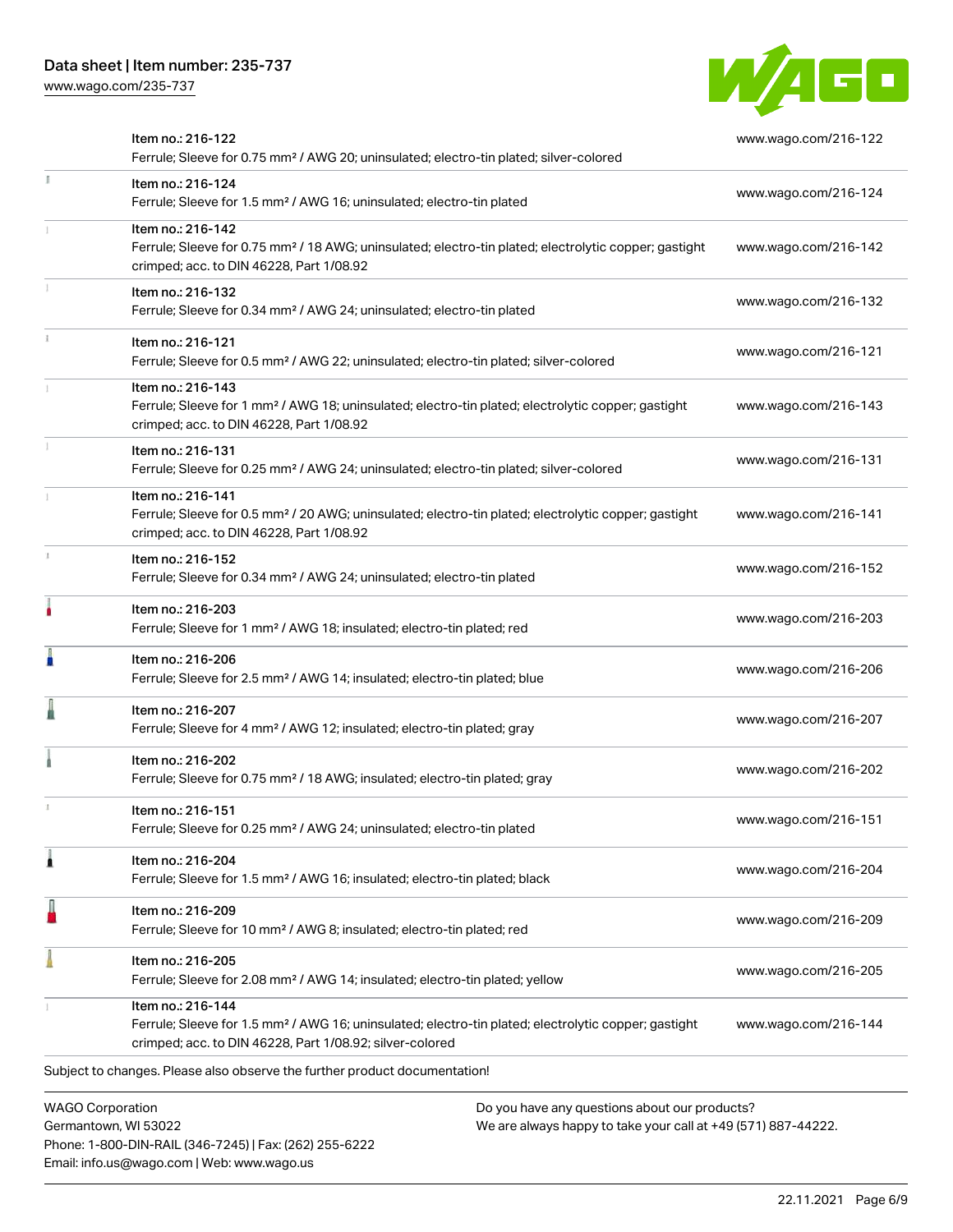[www.wago.com/235-737](http://www.wago.com/235-737)



|   | Item no.: 216-208<br>Ferrule; Sleeve for 6 mm <sup>2</sup> / AWG 10; insulated; electro-tin plated; electrolytic copper; gastight crimped; www.wago.com/216-208<br>acc. to DIN 46228, Part 4/09.90; yellow |                      |
|---|------------------------------------------------------------------------------------------------------------------------------------------------------------------------------------------------------------|----------------------|
|   | Item no.: 216-201<br>Ferrule; Sleeve for 0.5 mm <sup>2</sup> / 20 AWG; insulated; electro-tin plated; white                                                                                                | www.wago.com/216-201 |
|   | Item no.: 216-223<br>Ferrule; Sleeve for 1 mm <sup>2</sup> / AWG 18; insulated; electro-tin plated; red                                                                                                    | www.wago.com/216-223 |
|   | Item no.: 216-210<br>Ferrule; Sleeve for 16 mm <sup>2</sup> / AWG 6; insulated; electro-tin plated; electrolytic copper; gastight crimped; www.wago.com/216-210<br>acc. to DIN 46228, Part 4/09.90; blue   |                      |
|   | Item no.: 216-241<br>Ferrule; Sleeve for 0.5 mm <sup>2</sup> / 20 AWG; insulated; electro-tin plated; electrolytic copper; gastight<br>crimped; acc. to DIN 46228, Part 4/09.90; white                     | www.wago.com/216-241 |
|   | Item no.: 216-242<br>Ferrule; Sleeve for 0.75 mm <sup>2</sup> / 18 AWG; insulated; electro-tin plated; electrolytic copper; gastight<br>crimped; acc. to DIN 46228, Part 4/09.90; gray                     | www.wago.com/216-242 |
|   | Item no.: 216-222<br>Ferrule; Sleeve for 0.75 mm <sup>2</sup> / 18 AWG; insulated; electro-tin plated; gray                                                                                                | www.wago.com/216-222 |
|   | Item no.: 216-221<br>Ferrule; Sleeve for 0.5 mm <sup>2</sup> / 20 AWG; insulated; electro-tin plated; white                                                                                                | www.wago.com/216-221 |
| À | Item no.: 216-224<br>Ferrule; Sleeve for 1.5 mm <sup>2</sup> / AWG 16; insulated; electro-tin plated; black                                                                                                | www.wago.com/216-224 |
|   | Item no.: 216-243<br>Ferrule; Sleeve for 1 mm <sup>2</sup> / AWG 18; insulated; electro-tin plated; electrolytic copper; gastight crimped; www.wago.com/216-243<br>acc. to DIN 46228, Part 4/09.90; red    |                      |
| ۸ | Item no.: 216-244<br>Ferrule; Sleeve for 1.5 mm <sup>2</sup> / AWG 16; insulated; electro-tin plated; electrolytic copper; gastight<br>crimped; acc. to DIN 46228, Part 4/09.90; black                     | www.wago.com/216-244 |
|   | Item no.: 216-263<br>Ferrule; Sleeve for 1 mm <sup>2</sup> / AWG 18; insulated; electro-tin plated; electrolytic copper; gastight crimped; www.wago.com/216-263<br>acc. to DIN 46228, Part 4/09.90; red    |                      |
|   | Item no.: 216-246<br>Ferrule; Sleeve for 2.5 mm <sup>2</sup> / AWG 14; insulated; electro-tin plated; electrolytic copper; gastight<br>crimped; acc. to DIN 46228, Part 4/09.90; blue                      | www.wago.com/216-246 |
| Ä | Item no.: 216-266<br>Ferrule; Sleeve for 2.5 mm <sup>2</sup> / AWG 14; insulated; electro-tin plated; electrolytic copper; gastight<br>crimped; acc. to DIN 46228, Part 4/09.90; blue                      | www.wago.com/216-266 |
| 1 | Item no.: 216-264<br>Ferrule; Sleeve for 1.5 mm <sup>2</sup> / AWG 16; insulated; electro-tin plated; electrolytic copper; gastight<br>crimped; acc. to DIN 46228, Part 4/09.90; black                     | www.wago.com/216-264 |
| 1 | Item no.: 216-284<br>Ferrule; Sleeve for 1.5 mm <sup>2</sup> / AWG 16; insulated; electro-tin plated; electrolytic copper; gastight<br>crimped; acc. to DIN 46228, Part 4/09.90; black                     | www.wago.com/216-284 |
|   | Item no.: 216-286                                                                                                                                                                                          |                      |

Subject to changes. Please also observe the further product documentation!

WAGO Corporation Germantown, WI 53022 Phone: 1-800-DIN-RAIL (346-7245) | Fax: (262) 255-6222 Email: info.us@wago.com | Web: www.wago.us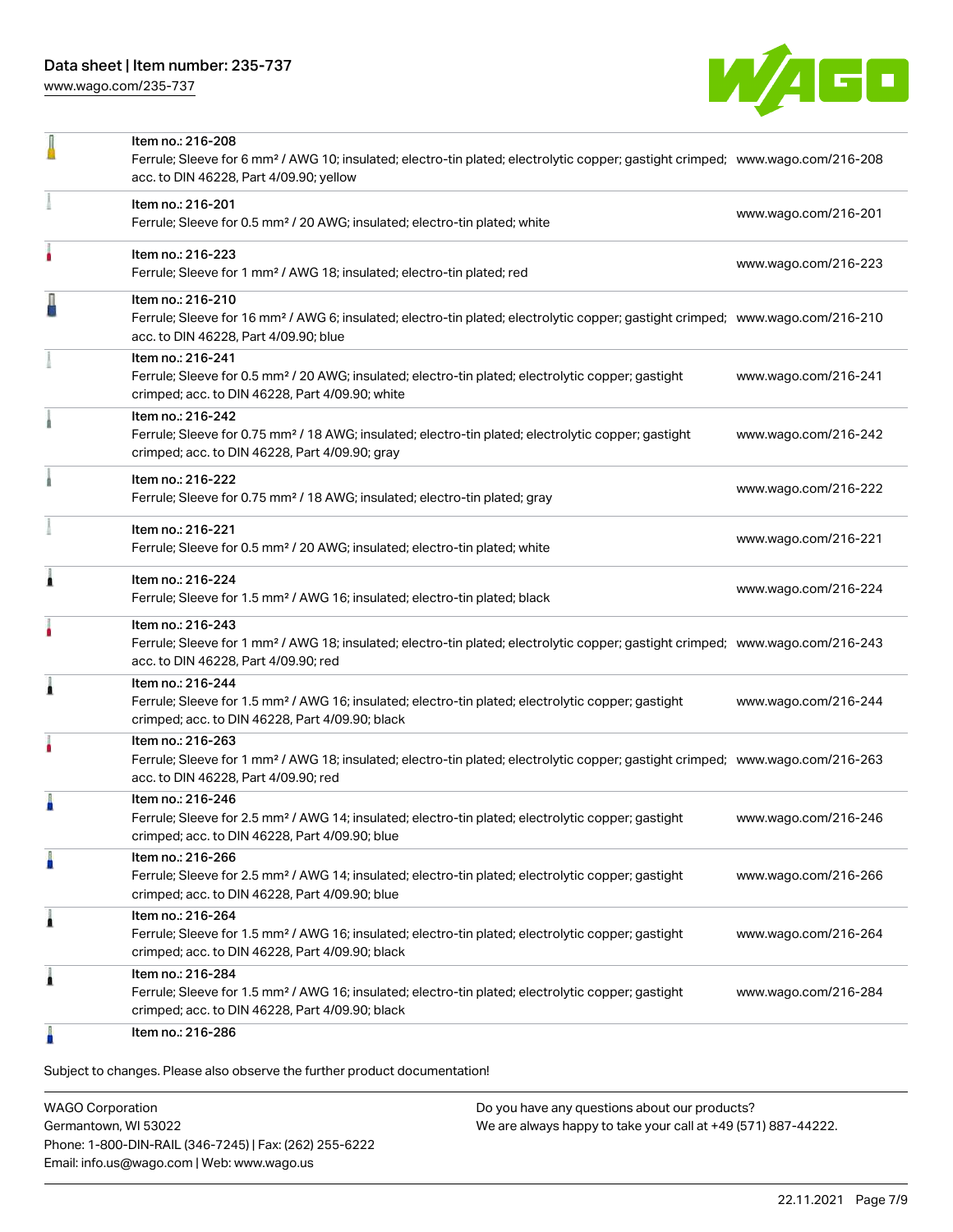[www.wago.com/235-737](http://www.wago.com/235-737)



Ferrule; Sleeve for 2.5 mm² / AWG 14; insulated; electro-tin plated; electrolytic copper; gastight crimped; acc. to DIN 46228, Part 4/09.90; blue [www.wago.com/216-286](http://www.wago.com/216-286) Item no.: 216-287 Ferrule; Sleeve for 4 mm² / AWG 12; insulated; electro-tin plated; electrolytic copper; gastight crimped; [www.wago.com/216-287](http://www.wago.com/216-287) acc. to DIN 46228, Part 4/09.90; gray Item no.: 216-262 Ferrule; Sleeve for 0.75 mm² / 18 AWG; insulated; electro-tin plated; electrolytic copper; gastight crimped; acc. to DIN 46228, Part 4/09.90; gray [www.wago.com/216-262](http://www.wago.com/216-262) Item no.: 216-288 Ferrule; Sleeve for 6 mm² / AWG 10; insulated; electro-tin plated; electrolytic copper; gastight crimped; [www.wago.com/216-288](http://www.wago.com/216-288) acc. to DIN 46228, Part 4/09.90; yellow Item no.: 216-289 Ferrule; Sleeve for 10 mm² / AWG 8; insulated; electro-tin plated; electrolytic copper; gastight crimped; [www.wago.com/216-289](http://www.wago.com/216-289) acc. to DIN 46228, Part 4/09.90; red Item no.: 216-301 Ferrule; Sleeve for 0.25 mm² / AWG 24; insulated; electro-tin plated; yellow [www.wago.com/216-301](http://www.wago.com/216-301) Item no.: 216-321 Ferrule; Sleeve for 0.25 mm² / AWG 24; insulated; electro-tin plated; yellow [www.wago.com/216-321](http://www.wago.com/216-321) Item no.: 216-322 Ferrule; Sleeve for 0.34 mm² / 22 AWG; insulated; electro-tin plated; green [www.wago.com/216-322](http://www.wago.com/216-322) Item no.: 216-267 Ferrule; Sleeve for 4 mm² / AWG 12; insulated; electro-tin plated; electrolytic copper; gastight crimped; [www.wago.com/216-267](http://www.wago.com/216-267) acc. to DIN 46228, Part 4/09.90; gray Item no.: 216-302 Ferrule; Sleeve for 0.34 mm² / 22 AWG; insulated; electro-tin plated; light turquoise [www.wago.com/216-302](http://www.wago.com/216-302) End plates End plate Item no.: 235-700 End plate; snap-fit type; 1 mm thick; light green [www.wago.com/235-700](http://www.wago.com/235-700)

## Downloads

Documentation

| <b>Additional Information</b> |            |        |          |
|-------------------------------|------------|--------|----------|
| Technical explanations        | 2019 Apr 3 | pdf    | Download |
|                               |            | 2.0 MB |          |

#### Installation Notes

#### Conductor termination

Subject to changes. Please also observe the further product documentation!

WAGO Corporation Germantown, WI 53022 Phone: 1-800-DIN-RAIL (346-7245) | Fax: (262) 255-6222 Email: info.us@wago.com | Web: www.wago.us